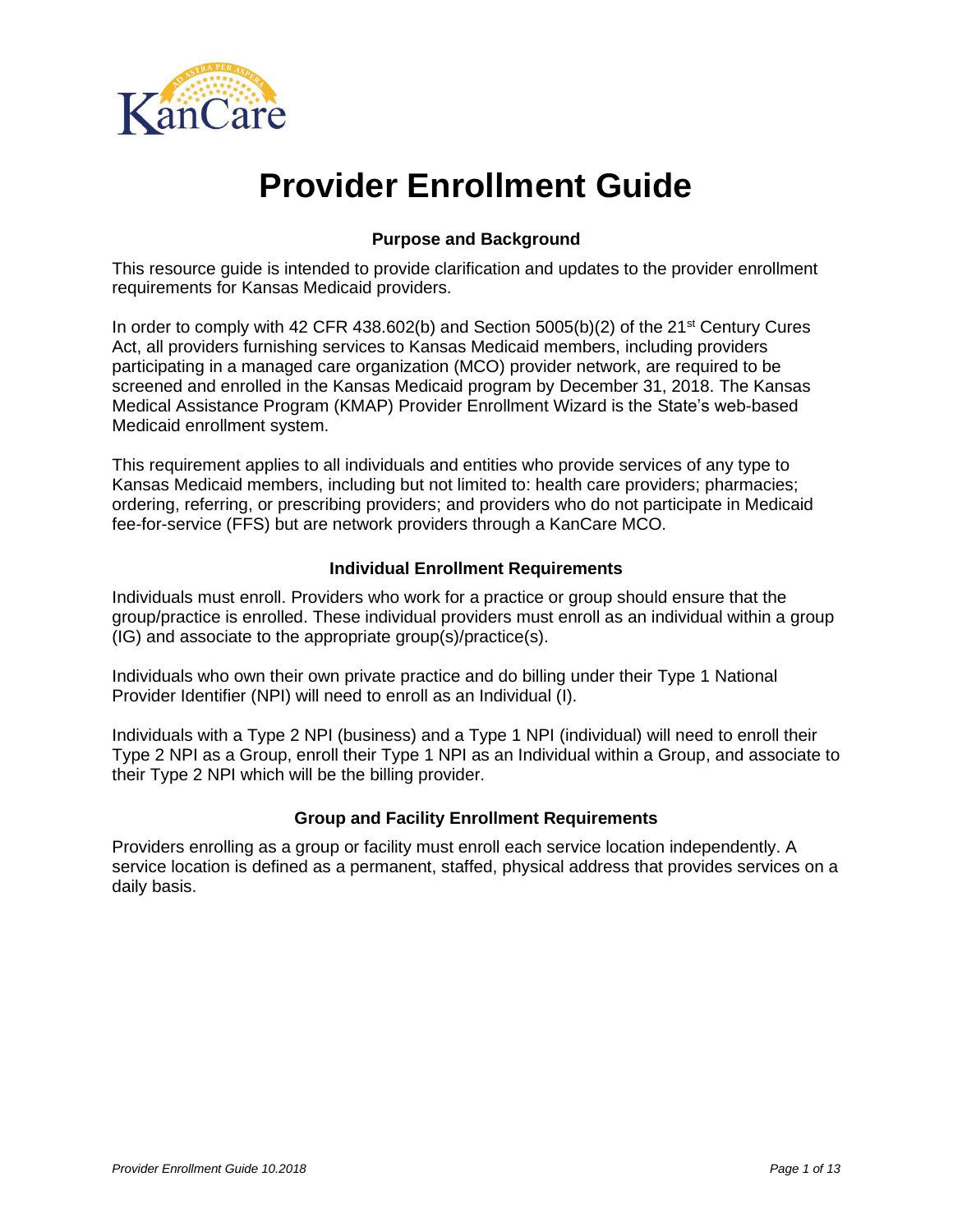

## **Upcoming Updates**

The Provider Enrollment Wizard (which became available for use on March 12, 2018) has been modified to accommodate MCO contracting and credentialing needs. Beginning January 2019, providers will be able to submit one application through KMAP and have this application distributed to their selected MCOs. During the enrollment process, providers will designate their desired enrollment as FFS only, MCO only, or both. If a provider chooses either the MCO only or both option, they will be able to select the applicable MCO(s). Once the application is submitted, it will be processed in accordance with the new consolidated enrollment requirements ensuring all attachments are submitted and all enrollment data is complete. Once the application is approved by KMAP, a KMAP identification (ID) number will be assigned. The application and associated materials will be forwarded to a portal where the MCOs can retrieve the data and begin their credentialing and contracting processes.

In addition to supporting a common enrollment through the Provider Enrollment Wizard, new interfaces will allow the exchange of most maintenance updates between KMAP and the MCOs. Updates to the following data attributes will still only be updated through KMAP:

- o Tax ID (This requires a new enrollment.)
- o Provider type (This requires a new enrollment.)
- $\circ$  Group association for an individual participating as part of a group

Providers currently enrolled with KMAP who did not elect to enroll with any of the MCOs at the time of their initial enrollment will have the ability to initiate an MCO contracting request form from the public portal. This process will be similar to a revalidation. The form will ask for a KMAP ID number and other identifying information. Once the system identifies a match, as with the revalidation process, an email will be sent within 24 hours with instructions to return to the portal and resume an application using the Application Tracking Number (ATN) and a password. The application will be prepopulated with information available from the provider record. Some details (such as provider type) cannot be edited. During this process, providers can select which MCO(s) the application should go to and submit the application.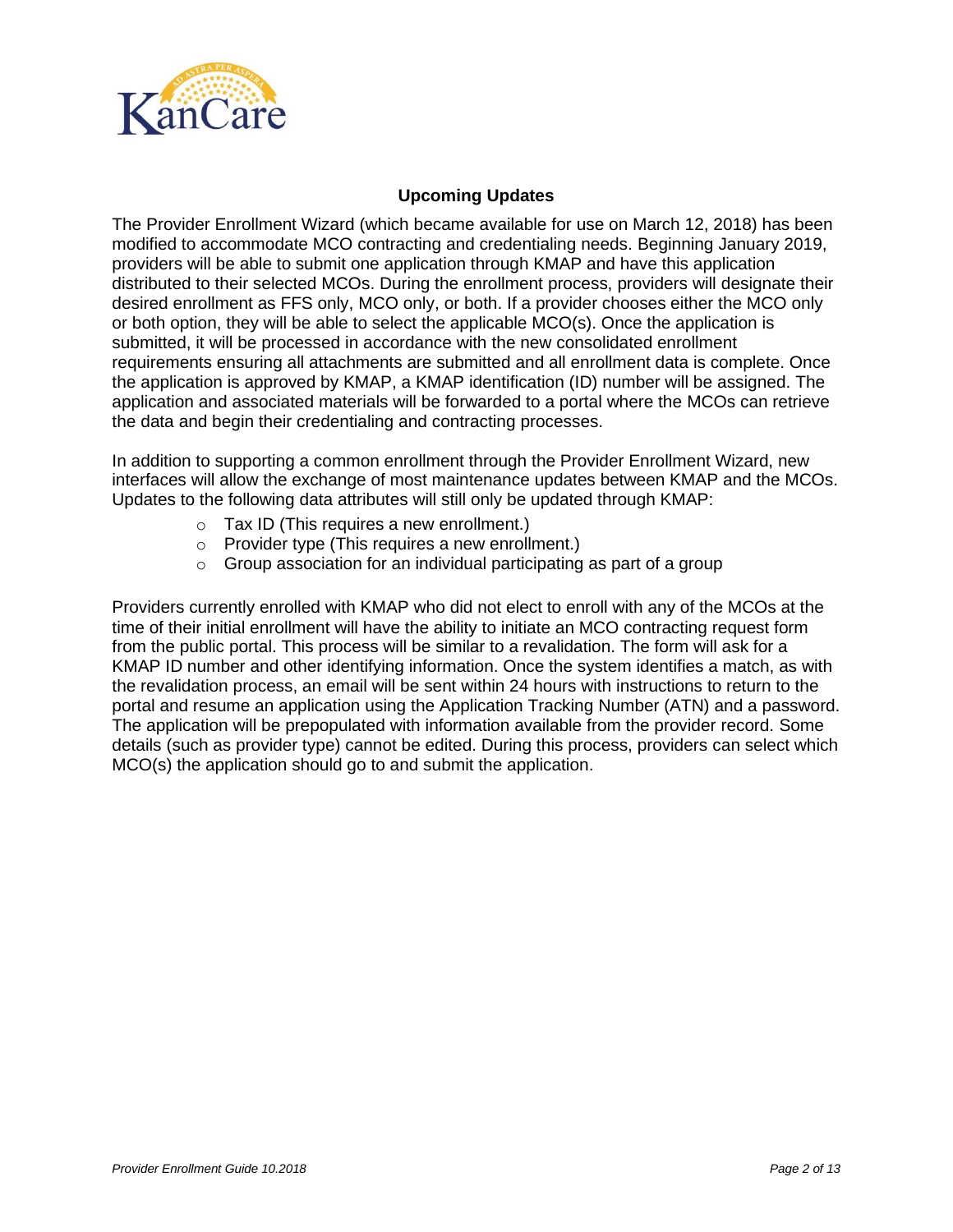

- **Q: When enrolling, is there a way to designate multiple MCOs on the same application or does an application have to be submitted for each MCO selected?**  There are three enrollment options - FFS only, MCO only, and both FFS and MCO. When the MCO or both option is selected, an additional question will appear asking which MCO(s).
- **Q: The ZIP code will be a 10-digit field. What if I only know the 5-digit ZIP code?** You only need to enter the first 5 digits of the ZIP code. The KMAP Provider Enrollment Wizard will populate the remaining 4 digits.
- **Q: Will the provider's CAQH number be on both the paper and online application?** There will be a place on both the paper and online application for reporting a CAQH number.
- **Q: Will there be a separate application for each service location?**

For providers enrolling as an individual within a group, the provider will need to submit one application only. At the time the initial application is submitted, at least one group affiliation must be identified. The group must be enrolled prior to the individual. For group enrollments, a separate enrollment must be submitted for each service location. A service location is defined as the physical address where services are being provided.

**Q: How do I determine what a service location is and when a new enrollment is required?** 

Any staffed, brick and mortar office where patients are seen daily is considered a separate service location. A new enrollment is required for each service location, for each specialty, and for each tax ID number.

**Q: If I rent space inside of another business and see patients within that structure, am I required to enroll it as a separate service location?**

If the location has regular office hours and the space is rented in lieu of a free standing office, for all intents and purposes, the location is operating as its own practice location and a separate enrollment is required.

**Q: Will each service location have its own KMAP ID number?**  No. If the tax ID number is shared among the service locations, the KMAP ID number will be the same. However, a different service location ID will be assigned (alpha character at the end of the KMAP ID number).

#### **Q: Will there be a separate application for each provider type?**

Yes. One application is needed for each provider type. Example – The provider offers Home Health (HH) and Home and Community Based Services (HCBS). One application is completed for HH and another application for HCBS.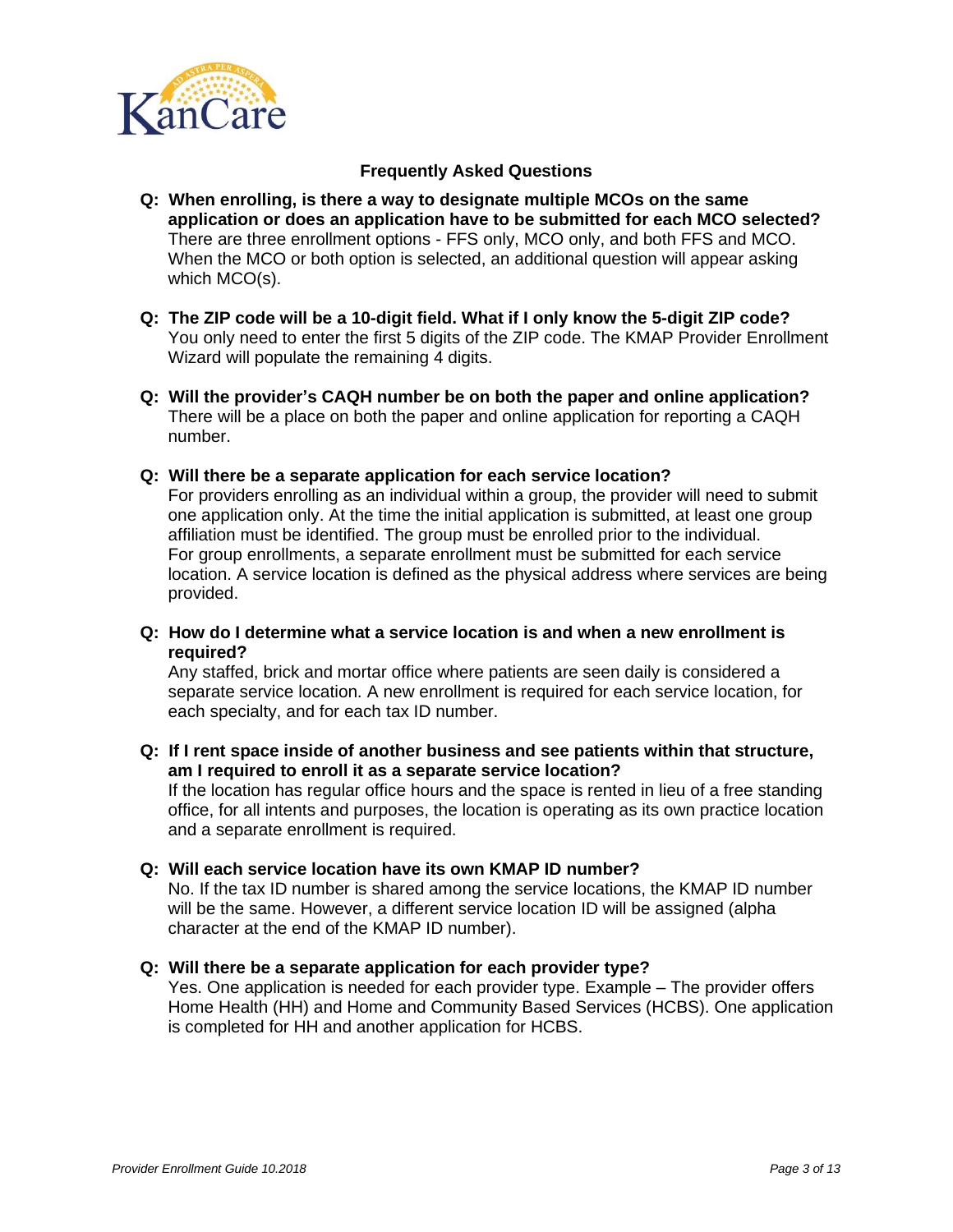

**Q: If the radiologist reading for our group has an individual KMAP ID number and will be billing for their own professional services, is the provider expected to have a separate KMAP ID number which is tied to our facility?** If the radiologist is billing for their own professional services, the provider will not need to have an additional enrollment. The radiologist enrollment as an individual provider with KMAP will suffice.

- **Q: If a provider works in the same building under two different facility NPIs, does this require two separate applications and two different KMAP ID numbers?** No. The provider only needs to complete one enrollment as an individual within a group. This is assuming the professional services are being billed by the facilities.
- **Q: Will the KMAP ID number be assigned to the provider in the same manner as it is today?**

Yes. KMAP ID numbers will continue to be assigned at the time of enrollment and in the same format they exist today.

**Q: When can providers stop submitting the paper applications to the MCOs?**

Currently, the fillable portable document format (PDF) version of the [Kansas](https://www.kmap-state-ks.us/Documents/Content/KanCare/KS_PE_App.pdf)  [Organizational Provider Credentialing/Recredentialing Application](https://www.kmap-state-ks.us/Documents/Content/KanCare/KS_PE_App.pdf) must be used for contracting with the MCOs. In January 2019, the Provider Enrollment Wizard will be able to communicate with the MCOs.

**Q: Will providers have to separately apply for the KanCare programs in January 2019?**

No. The updated Provider Enrollment Wizard will allow providers to apply with KMAP and select the applicable MCO(s). Once the enrollment and screening processes are completed, the enrollment data and attachments will be forwarded to the selected MCO(s) so that they can begin their credentialing and contracting processes.

#### **Q: How long will it take for KMAP to enroll a provider?**

KMAP processes a clean and accurate application within five business days. KMAP does not expect the timeframe to change. The enrollment process is delayed if the application is returned to the provider for corrections or missing information.

**Q: How long after KMAP approval will the MCO(s) receive notification and enrollment materials?**

As soon as the application is approved, the MCO(s) will be able to access the enrollment application and all associated attachments in their portals.

*Note:* This only applies to the MCOs selected by the provider during the enrollment process.

**Q: How long after the MCOs receive the approved information do they have to process an application?**

The MCOs have 90 days to credential after receipt of information and 30 days to contract once credentialing is approved.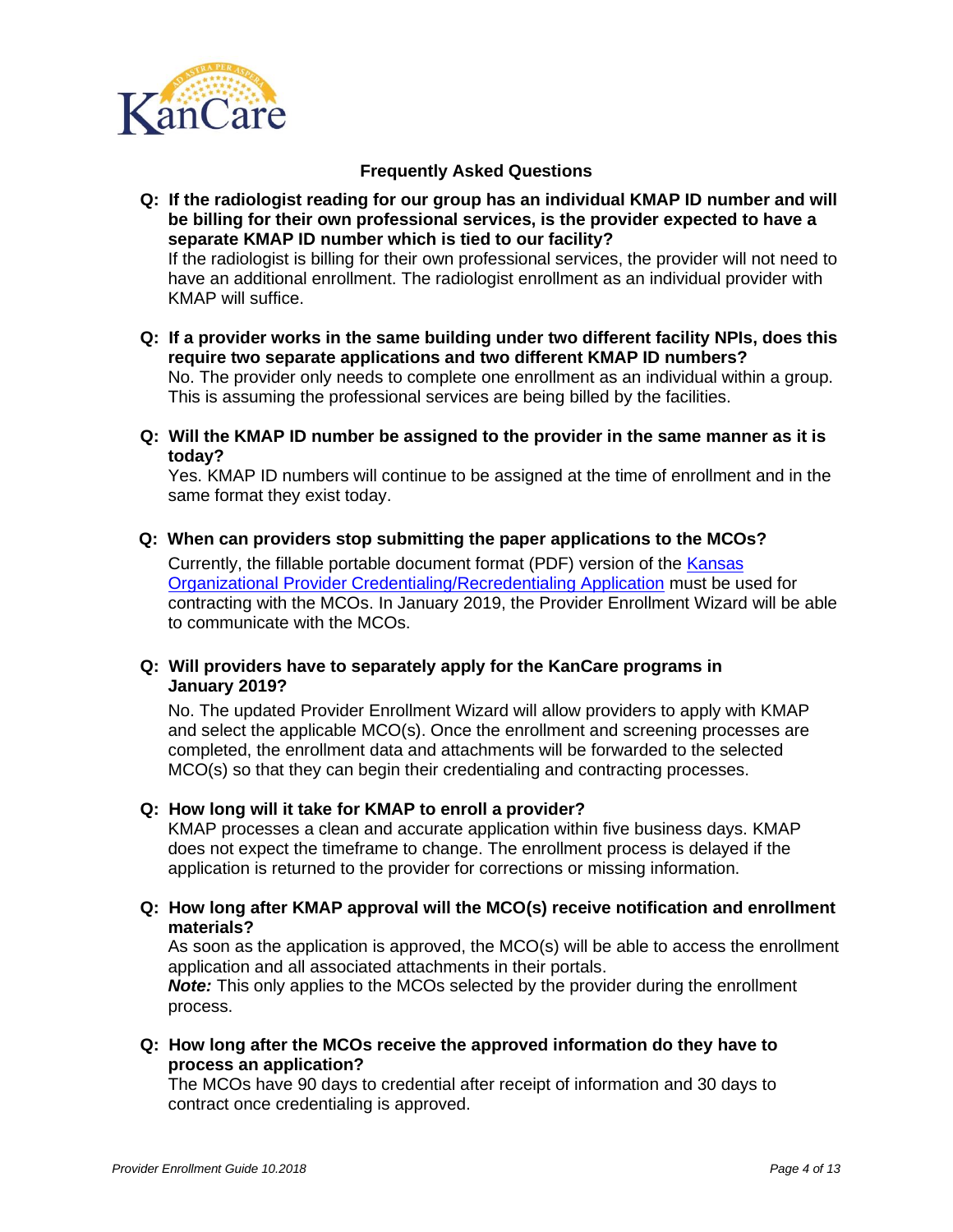

#### **Q: How long will the system be unavailable for the upgrade in December 2018?** The system will be unavailable for new applications beginning December 3, 2018. KMAP will complete any previously submitted applications by December 30, 2018. Maintenance requests can continue to be submitted during this time.

#### **Q: If we use a locum tenens provider and they have a KMAP ID number, are they required to submit two enrollments if seeing patients both as a member of our group and through the hospital?**

If the hospital is billing on behalf of the provider, only one enrollment as an individual within a group would be required.

**Q: Can more than one person have access to the KMAP Provider Enrollment Wizard to enroll our organization?**

Yes. More than one person can have access to the KMAP Provider Enrollment Wizard to enroll an organization, but only one person can access the application once the process has begun. Each application is assigned a personal ID number (PIN) and requires the individual who is entering and taking responsibility for its entire processing to register.

**Q: Will there be retroactive dates for enrollment/contracting?**

KMAP will continue to allow retroactive dates for KMAP enrollment. The MCOs will not allow retroactive dates and will base the effective date of the network status on the contract effective date.

**Q: Will providers have the same provider number for all the entities?**

If the tax ID number is shared among the service locations, the KMAP ID number will be the same. A different service location ID will be assigned (alpha character at the end of the KMAP ID number).

**Q: How will KMAP handle Amerigroup's enrollment since Amerigroup has agreements with both the Amerigroup network and MultiPlan network?**

All providers are required to complete a KMAP registration. MultiPlan providers will need to select Amerigroup during the KMAP enrollment process to ensure the enrollment routes correctly.

- **Q: Will KMAP have the resources to process all the applications?** Yes, KMAP will have the resources to process all the applications.
- **Q: Will providers have access to their enrollment information to make updates such as location, additions, deletions, and other routine changes?**

Yes, providers will continue to have access to make updates as they do currently.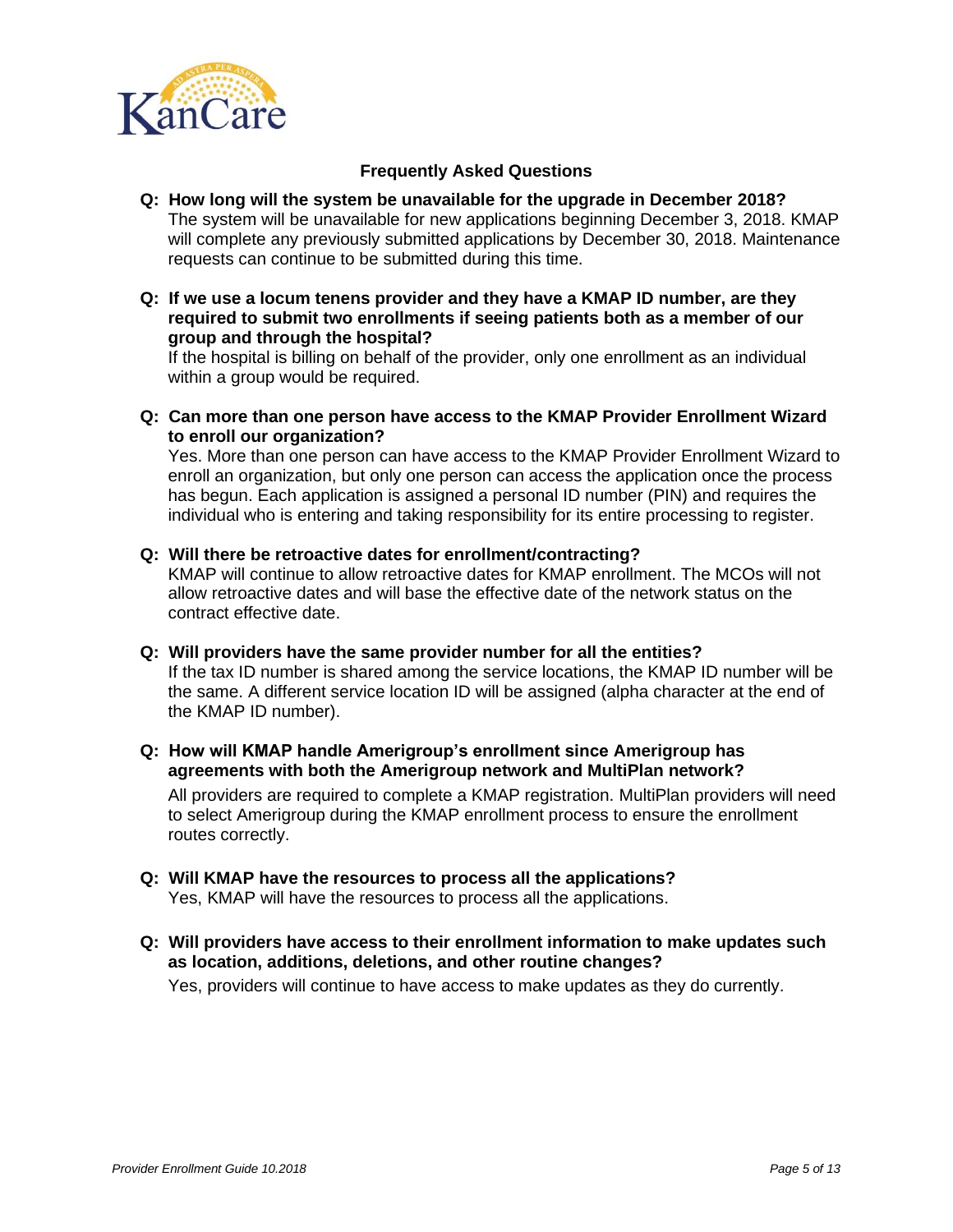

**Q: Will providers need to submit applications separately to each MCO to apply for the KanCare programs?**

Yes, at this time. Beginning in January 2019, providers will be able to use the Provider Enrollment Wizard to apply with KMAP and select the appropriate MCO(s). Once the KMAP enrollment and screening processes are complete, the enrollment data and attachments will be forwarded to the selected MCO(s) so they can begin their credentialing and contracting processes.

**Q: Can we contract with an MCO for different provider types and specialties separate from KMAP?**

No. An MCO can only contract/credential a provider based on their KMAP enrollment. An MCO can contract for fewer provider types and specialties than KMAP, but an MCO may not contract/credential a provider for more or different provider types and specialties.

- **Q: What provider information must be the same between the KMAP and MCO systems if we are already in an MCO network and need to enroll in KMAP?** A provider should ensure the following details of their provider record are the same for KMAP and the MCO:
	- NPI
	- Provider name
	- Provider types/specialties
	- Tax ID number
	- Service address

#### **Q: Is there a requirement for taxonomies to match between a KMAP ID number and MCO provider record?**

No. There is not a requirement for taxonomies to match between KMAP and the MCOs. The requirement is only for the provider type and specialties to match. However, it is recommended that providers synchronize this data element between KMAP and the MCOs since the taxonomy is used in identifying a unique provider which will be used in the processing of claims.

**Q: If my information has changed and is not current with KMAP, am I expected to update this information prior to implementation on January 1, 2019?**

No. It is not required. However, it is highly recommended to ensure accurate claims processing.

**Q: Do the MCOs have access to provider information so they can validate if a provider or service location has an active KMAP enrollment?**

Yes. The MCOs receive weekly reports which identifies which providers are active or inactive.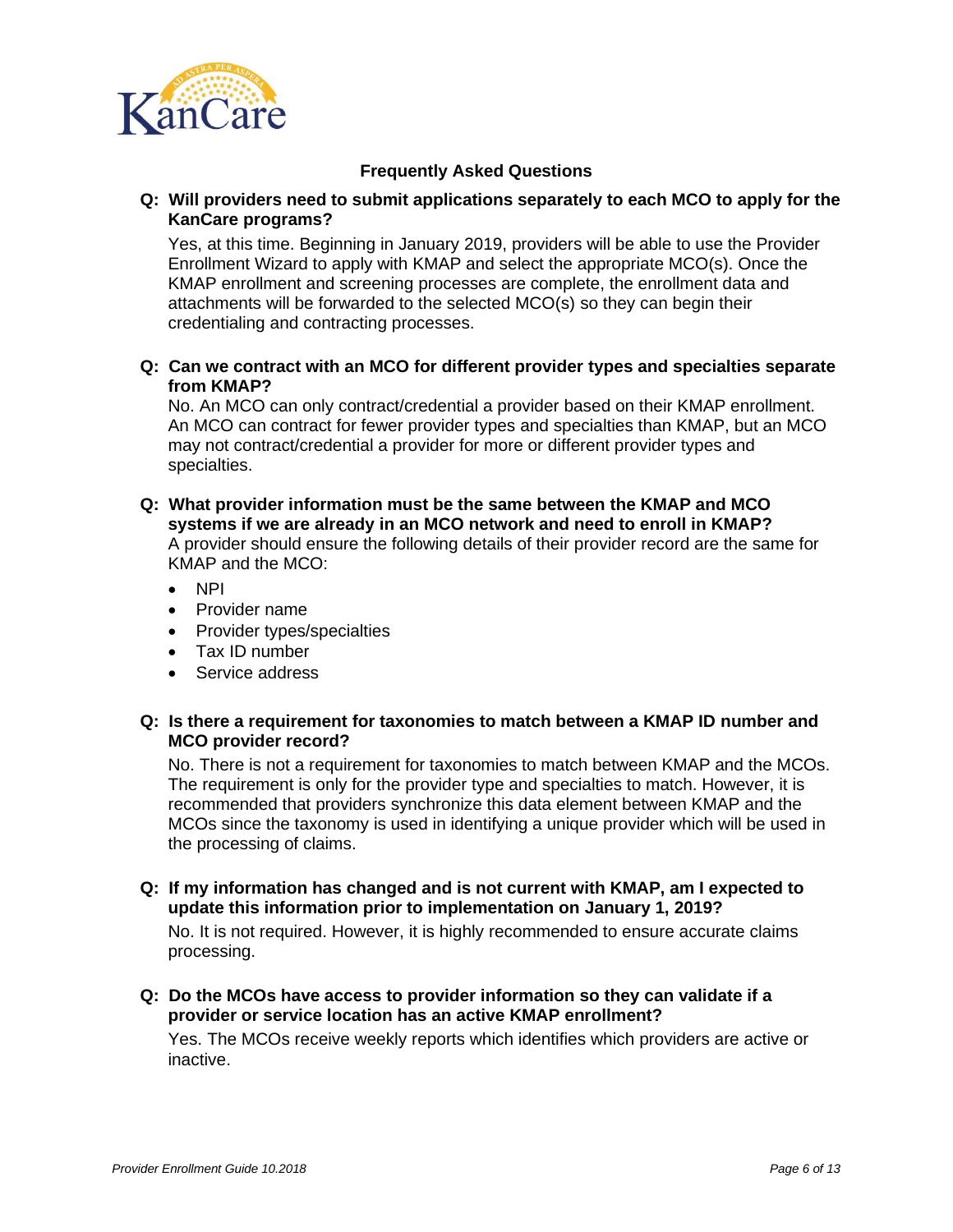

**Q: If I am currently contracting with an MCO but do not complete a KMAP enrollment prior to December 31, 2018, will I still be eligible for reimbursement from an MCO?** 

No. According to the Managed Care Rule, MCO network providers must be enrolled and screened with KMAP. The provider may be eligible for reimbursement at a nonparticipating rate with the MCO.

**Q: Can we use the same CAQH form to make everything similar to most other carriers?**

No. You cannot use the CAQH form in place of a KMAP enrollment. There is a place on the application for the provider to enter their CAQH number so the MCOs can use as needed.

**Q: If an individual other than the provider is filling out the application on behalf of the provider, does that individual have the authority to sign the application?**

Yes. If an individual is completing the application on behalf of the provider, then they will have the authority to sign the application. However, the individual must sign their own name in the signature fields. Directions and specific details are available in KMAP [General Bulletin 17029.](https://www.kmap-state-ks.us/Documents/Content/Bulletins/17029%20-%20General%20-%20PE_Electronic_KDHE.pdf)

**Q: Can the same email address be used for completing multiple applications for multiple providers?**

Yes. The same email address can be used for the purpose of completing multiple applications.

#### **Q: Is a system available for testing by a provider?**

A system will be made available for testing.

**Q: If the enrollment coordinator is e-signing on behalf of the provider, is the signature from the actual provider needed at all?**

No. The individual completing the application should have the authority to sign on behalf of the provider. However, the individual must sign their own name in the signature fields. Directions and specific details are available in KMAP [General Bulletin 17029.](https://www.kmap-state-ks.us/Documents/Content/Bulletins/17029%20-%20General%20-%20PE_Electronic_KDHE.pdf)

**Q: Where is the paper version of the common application for MCOs located?**

The [Kansas Organizational Provider Credentialing/Recredentialing Application](https://www.kmap-state-ks.us/Documents/Content/KanCare/KS_PE_App.pdf) is available on the [KanCare](https://www.kmap-state-ks.us/Public/KanCare/Kancare.asp) page of the KMAP website.

**Q: To enroll in KMAP, does a physician need to have privileges at hospitals?**

This depends on the specialty selected. All required fields are indicated and will not allow you to progress through the application until the required data has been entered.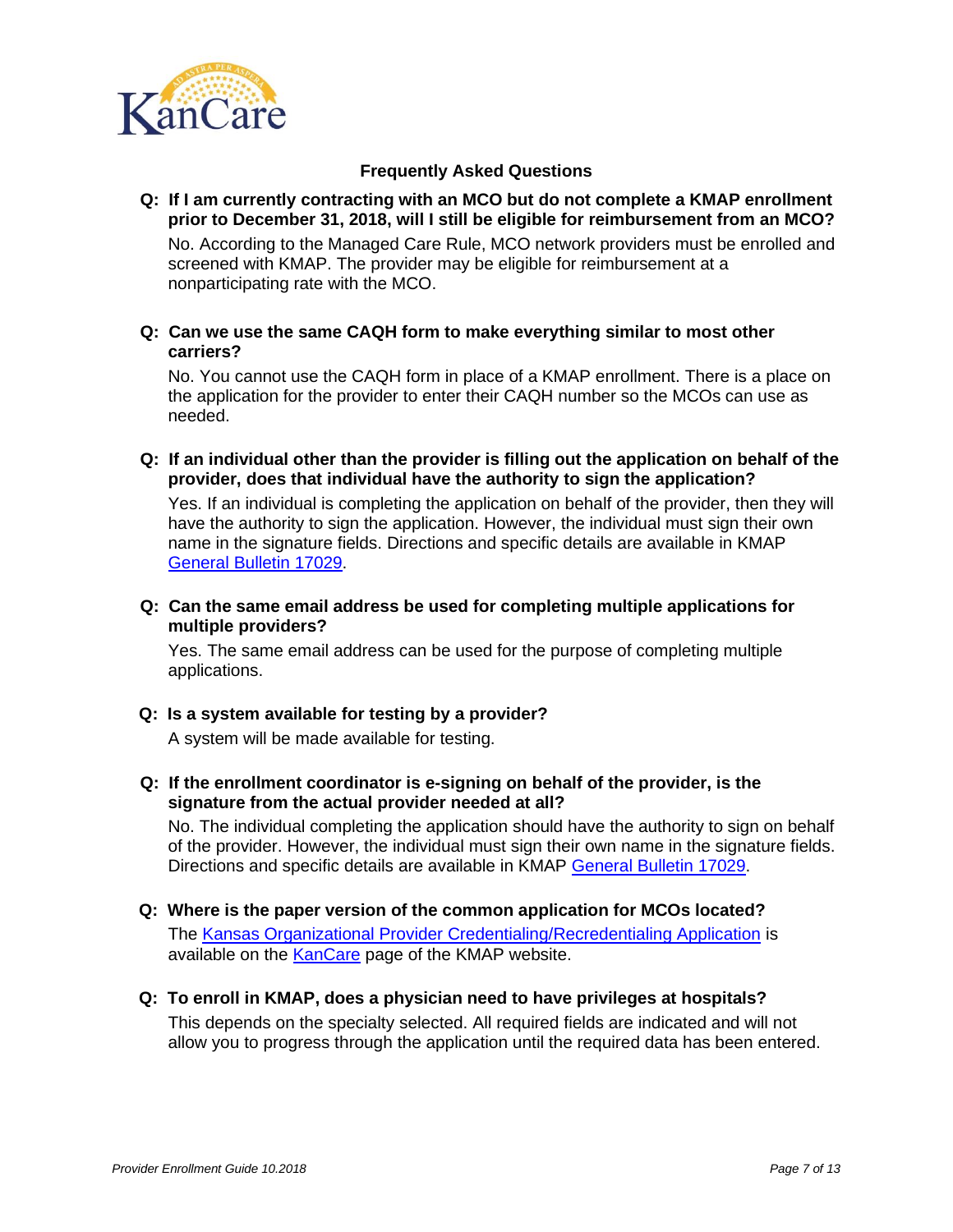

#### **Q: How will the fiscal agent verify the authorized person is entering the data for providers or requesting a sign on?**

If completing an application on behalf of a provider, an individual will have to provide all the required components including the NPI, tax ID number, service location, and proof of education to minimize risks. For providers, there should be safeguards in place to limit access to the information needed to complete the application. For additional details, reference KMAP [General Bulletin 17029.](https://www.kmap-state-ks.us/Documents/Content/Bulletins/17029%20-%20General%20-%20PE_Electronic_KDHE.pdf)

#### **Q: How will the fiscal agent prevent someone who has left an organization from having future access to the provider's application?**

When an individual leaves the facility or the position responsible for completing enrollments, the provider should have the newly assigned staff member contact KMAP and request a password change.

**Q: If someone leaves a facility, how will the provider's ID number and password be reassigned?**

If desired, the provider's office needs to have an internal process for new assignments that would include this element as part of the exchange.

**Q: What should a provider do when applying for KMAP when he is already enrolled in Medicare but the Provider Transaction Access Number (PTAN) has not been issued? Is this going to stop the KMAP application from processing until the PTAN is available?**

The Medicare number is not a required field and will not stop the processing of an application.

**Q: In the instance that a group is loaded into the system in advance of an individual applying as a member of that group by selecting the group association, will the group information such as pay to and mailing address be available as a dropdown for the individual?**

When an individual is applying as part of a group, they will not be prompted to enter a pay to or mail to address since the group will be billing on their behalf. All other information will need to be entered. A drop-down option will not be available. At the time of enrollment, the individual provider (IG) will be required to supply the new 14-digit KMAP ID number of the group so the enrollments can be appropriately associated in the system.

**Q: At some point will a paper application no longer be accepted for new applications or revalidations?**

At this time, paper applications are accepted.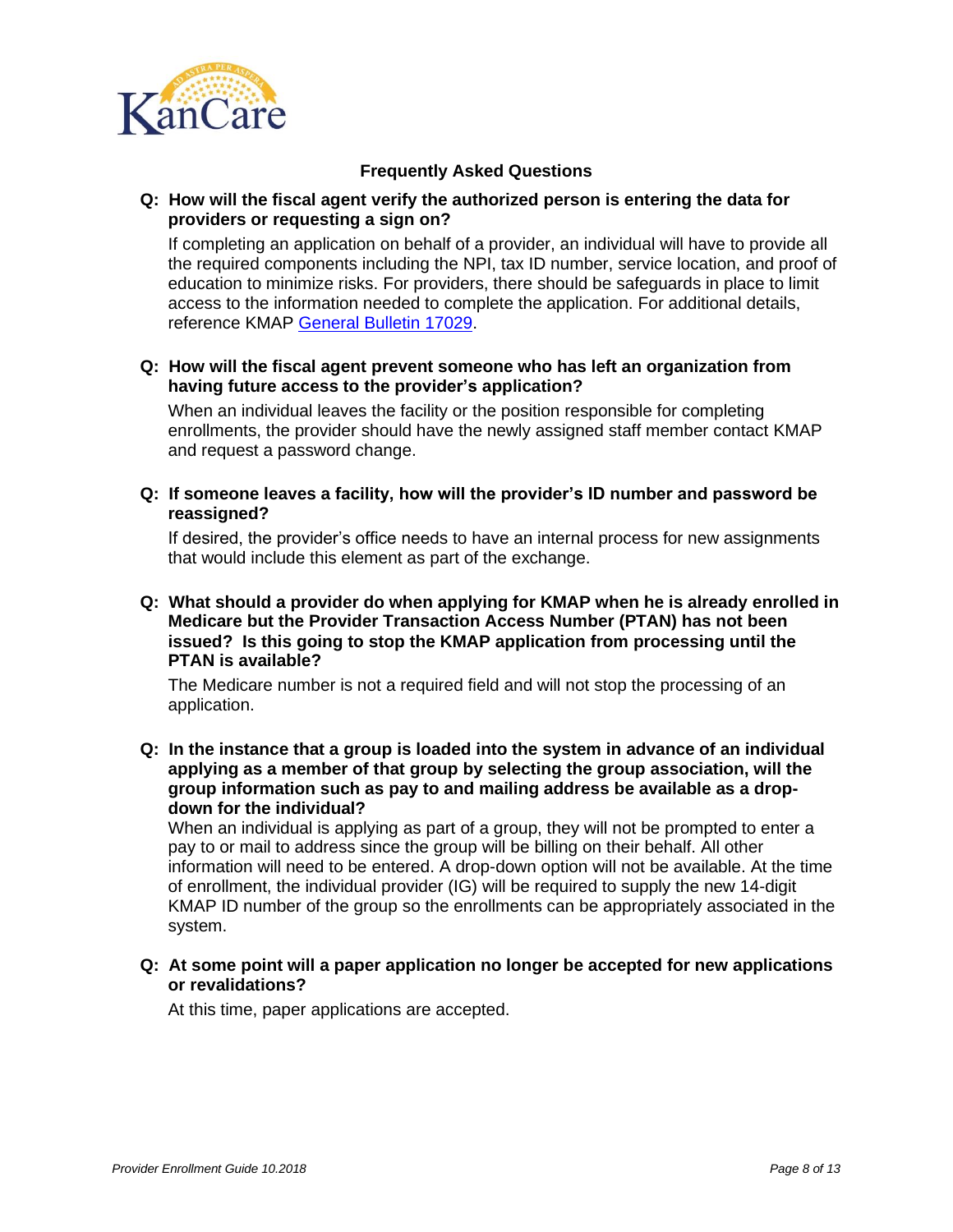

**Q: Can an address template be created so facilities don't have to enter data every time for each provider? This would save time when entering multiple providers with the same address.**

There is not an auto-populate feature for the address. The address will need to be provided for each application.

**Q: Do all providers have to complete the application and go through the full enrollment process or is KMAP going to allow for a roster enrollment process?**

KMAP does not allow for roster enrollment. All individuals who are part of a roster must be enrolled as IGs and affiliated with the group.

**Q: Will KMAP do a comparison of providers in the MCO networks to the KMAP network to see what kind of inquiries they may have? Will KMAP reach out to any of those providers? Will the MCOs let all their providers know that this change is coming?**

Yes. KMAP and the MCOs are assessing the networks prior to implementation and providing appropriate educational resources to providers.

**Q: When we submit this application, is there a place to checkmark which MCO(s) we want to enroll with? Will this application be automatically forwarded to the MCO(s)?**

Yes. An option to contract with select MCOs will be built into the application. The application and associated documentation will be forwarded to the MCO(s). Providers will no longer be required to apply with each MCO separately.

### **Q: If a provider is associated with any group or facility, do they need to provide that information in the application?**

Yes. They need to provide the KMAP Group ID number they wish to associate with.

- **Q: If, as a facility, we already have an active KMAP ID number, the only change will be to the new enrollment processes and no additional action is required?**  Correct. If you are enrolled as a facility and all locations are enrolled and active with KMAP, no action is required on behalf of your facility.
- **Q: Will there be two signatures required: one on the provider agreement and one on the Disclosure of Ownership?**

In the Provider Enrollment Wizard, only one electronic signature is required for the application. It applies to both the Disclosure of Ownership (DOO) and provider agreement. However, for paper applications, a wet signature is required on both documents. If a wet signature is not on both the provider agreement and DOO, the paper application will be returned.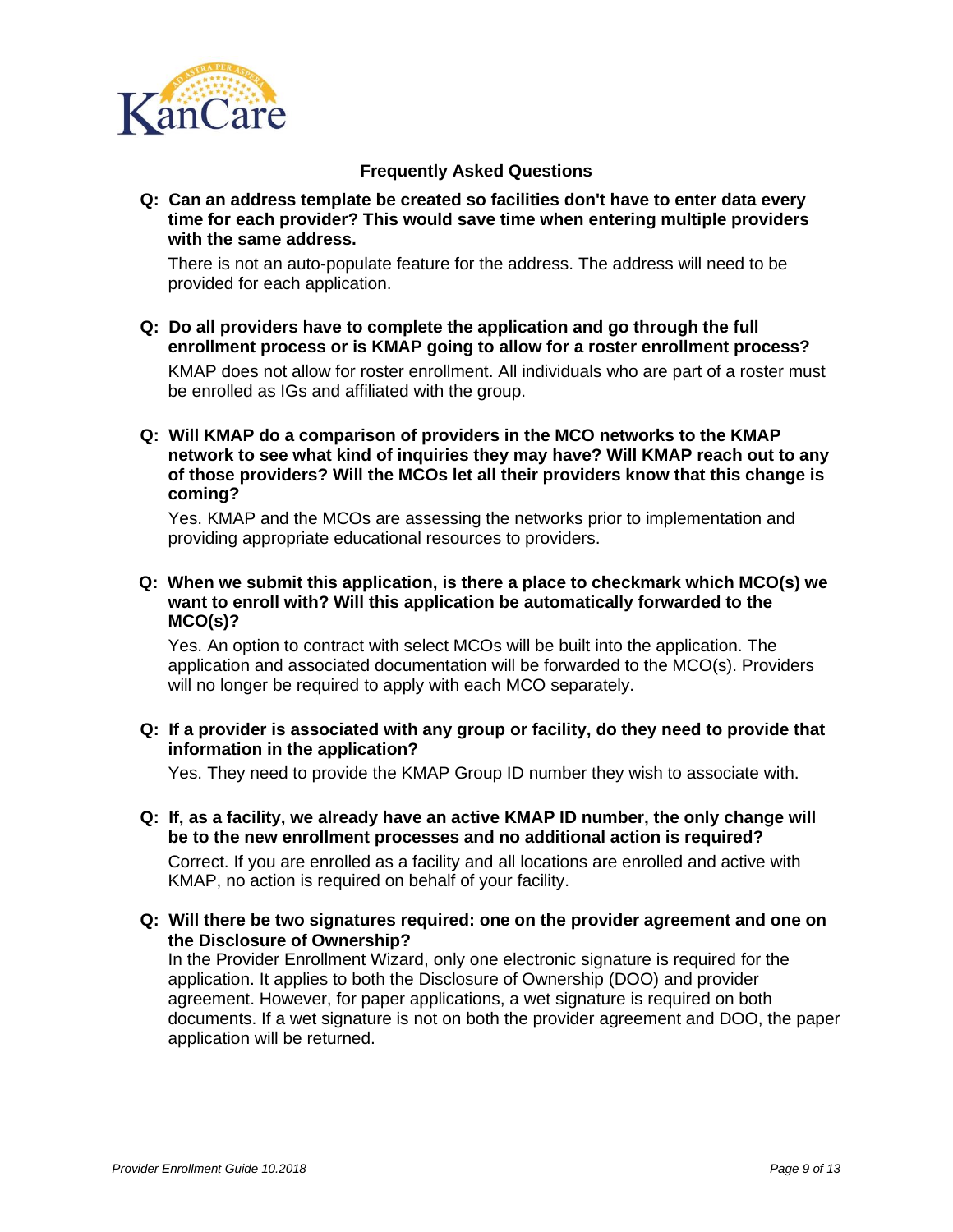

**Q: If I am an individual completing an application on behalf of the provider, do I sign the MCO consent or do I enter the provider's information?**

The individual completing the application should have the authority to sign on behalf of the provider and should sign their name.

### **Q: Will each enrollment require a new MCO consent form?**

Yes. Each enrollment where an MCO is selected will require a corresponding consent form. Example: If three plans are requested, the submitter will be presented the consent for each MCO and will be required to agree prior to application submission.

**Q: If providers are currently enrolled with KMAP and practicing independently, what is the process for associating them to a group?** 

Providers who work for a practice or group should ensure that the group/practice is enrolled. These individual providers must enroll as an Individual within a Group (IG) and associate to the appropriate group(s)/practice(s).Individuals who own their own private practice and do billing under their Type 1 NPI (individual) will need to enroll as an Individual (I). Individuals with a Type 2 NPI (business) and a Type 1 NPI (individual) will need to enroll their Type 2 NPI as a Group, enroll their Type 1 NPI as an Individual within a Group and associate to their Type 2 NPI which will be the billing provider. If the provider is already enrolled as an Individual within a Group, a maintenance request should be submitted for each provider to associate them to the respective group(s).

**Q: If I have multiple service locations, how do I obtain details regarding which providers are currently enrolled as an Individual within a Group and associated to each service location?**

Send an email to the KMAP Provider Enrollment team at [Kansas-Provider-](mailto:Kansas-Provider-Enrollment@dxc.com)[Enrollment@dxc.com.](mailto:Kansas-Provider-Enrollment@dxc.com)

**Q: Once an application is complete, can I request a status update electronically through the Provider Enrollment Wizard?**

Yes. The application tracking number (ATN) can be used to find the status of the application through the Provider Enrollment Wizard.

**Q: Will the MCOs use the same effective date as KMAP or will the MCOs have their own credentialing date?**

The MCO assignment of effective date will continue to be independent of the KMAP enrollment process and is dependent on the MCO credentialing and contracting processes.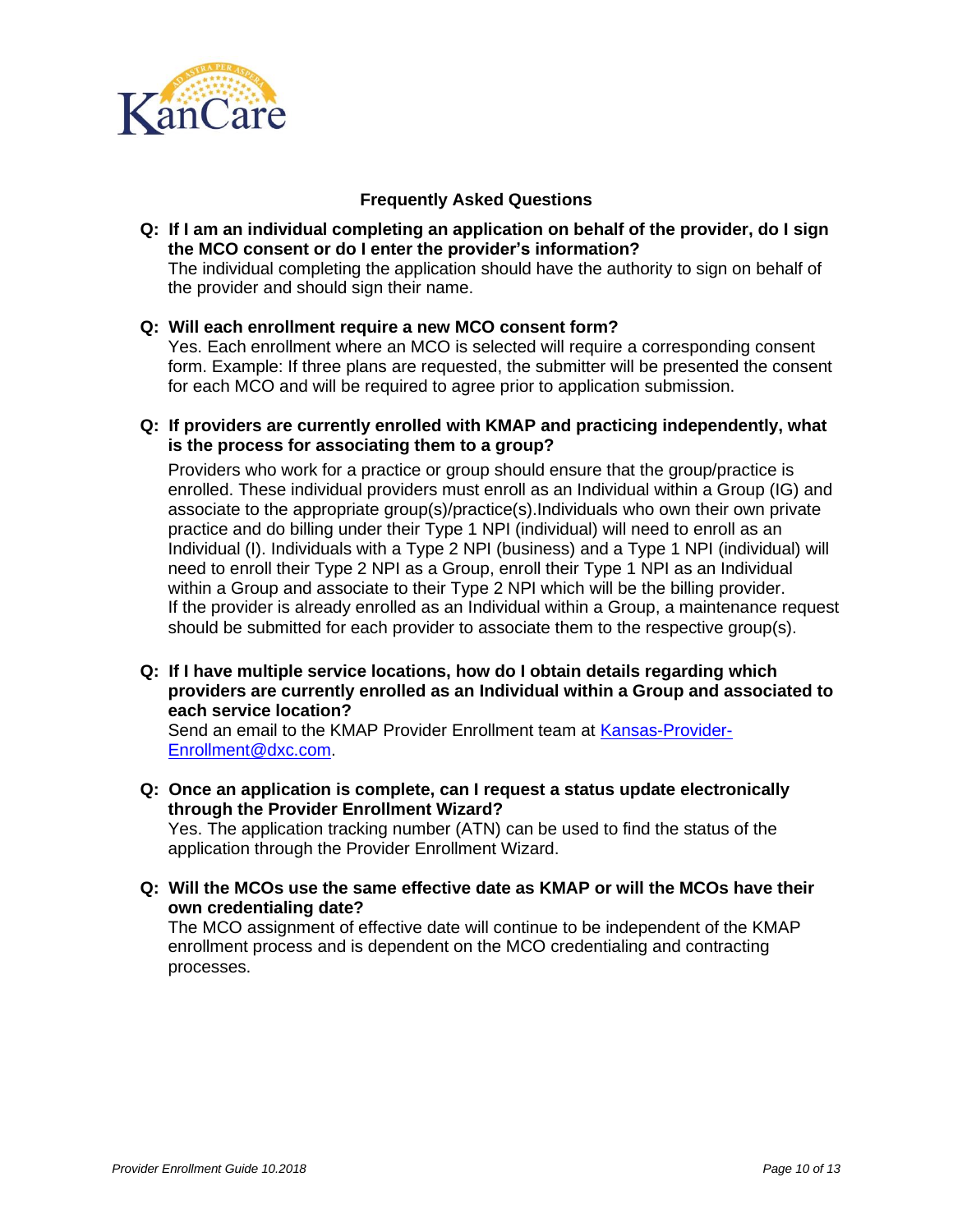

#### **Q: Currently, the taxonomy codes submitted on the application do not match those on the KMAP welcome letter, why are they different?**

With the implementation of the new Provider Enrollment Wizard on March 12, 2018, the system was aligned with the MCO use of provider self-identified taxonomies. However, KMAP continues to use the system-assigned taxonomy, driven by the provider type and specialty combination entered by the provider. As a result, providers are advised on their welcome letter to use the system-assigned taxonomy in order to ensure their claims continue to process as expected.

*Note:* The selection of taxonomies, while self-identified, are limited based on a provider's type and specialty. A common list of allowable taxonomies by provider types and specialties has been developed between KMAP and the MCOs in order to ensure a unique provider match is identified for the purpose of claims processing.

**Q: If total Medicaid capacity is requested and I have no limitation on the number of Medicaid patients who can be seen by my office, how should capacity be reported?**

If your organization has no limitations on the number of Medicaid patients accepted into your panel a default value of 9999 should be entered.

**Q: What is the importance of the November 1, 2018 date and will the interfaces with the MCOs occur at that time?**

All providers who do not currently contract with Medicaid or who need to enroll additional service locations should complete their application by November 1, 2018. This allows KMAP to process all pending applications in preparation for the December upgrade. Depending on the volume of pending applications, KMAP cannot guarantee applications submitted after November 1 and prior to December 3 will be processed and approved. Pending applications will be denied and a new application will need to be submitted when the system is available again on January 1, 2019.

### **Q: If a provider is already contracted with KMAP and an MCO are they required to recredential?**

There is no change to the MCO recredentialing. You will recredential with the MCOs as you do today. However, the change is coming as of January 1, 2019. Currently, KMAP revalidation occurs every 5 years. The MCOs recredential once every 3 years. With the implementation of the integrated application process, all providers will revalidate and recredential on the 3-year cycle. Providers will continue on their current cycle with KMAP and the MCOs. When the next KMAP revalidation is due, the provider will revalidate and recredential with all the organizations at once. Example: A provider enrolls on November 1, 2018 with KMAP. This provider would be expected to revalidate with KMAP in 2023. The recredentialing cycle with any contracted MCOs is due according to their current contract date with each MCO. Beginning on November 1, 2023, all parties will move to the same November 1 date and will revalidate/recredential in 2026.

#### **Q: If I do not currently receive the KMAP bulletins, how can I access them?** Bulletins can be accessed on the [Bulletins](https://www.kmap-state-ks.us/Public/bulletins/bulletinsearch.asp) page of the public KMAP website.

**Q: Will enrollment with KMAP require me to see FFS beneficiaries?** No. Enrollment with KMAP does not require you to see FFS beneficiaries.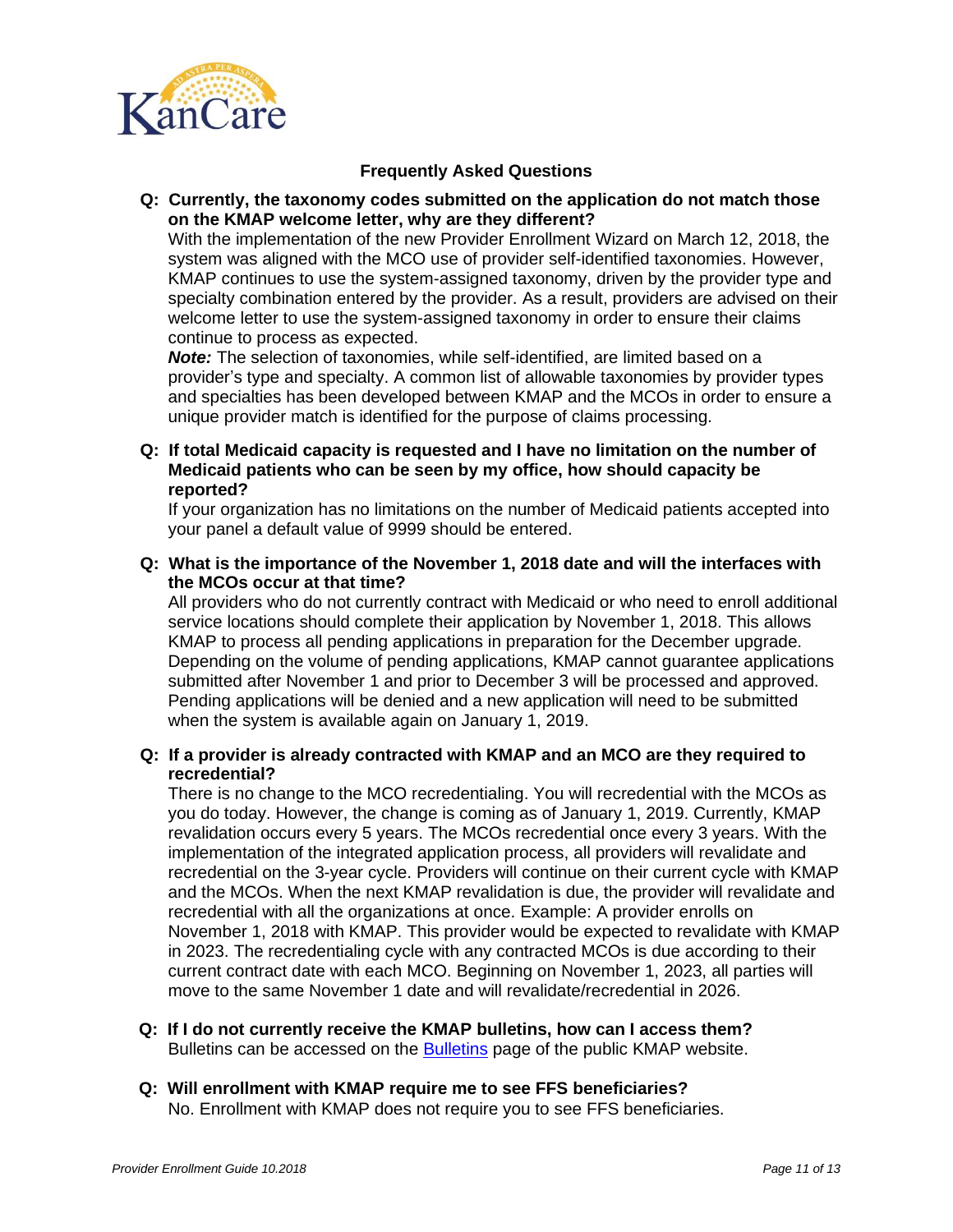

### **Resources**

### KMAP [Bulletins](https://www.kmap-state-ks.us/Public/bulletins/bulletinsearch.asp)

- **17029** Electronic Signature Enhancement to Online Provider Enrollment
- **17006** Provider Enrollment Disclosure of Ownership
- **16189** Provider Application Fee
- **17014** KMAP Provider Revalidation
- **17085** Updated Kansas Organizational Provider Credentialing/Recredentialing Application
- **16139** Fingerprint-based Criminal Background Checks
- **17246** Provider Enrollment Managed Care Changes
- **17252** Provider Enrollment Changes
- **17295** [Provider Enrollment Managed Care Changes](https://www.kmap-state-ks.us/Public/bulletins/nowhere)

#### **Useful Links**

- **KanCare (State):** <http://www.kancare.ks.gov/>
- **KanCare (KMAP):** <https://www.kmap-state-ks.us/Public/KanCare/Kancare.asp>
- **Amerigroup:** <https://providers.amerigroup.com/pages/ks.aspx>
- **Sunflower Health Plan:** <https://www.sunflowerhealthplan.com/>
- **UnitedHealthcare:** [http://www.uhccommunityplan.com/ks/medicaid/community](http://www.uhccommunityplan.com/ks/medicaid/community-plan.html)[plan.html](http://www.uhccommunityplan.com/ks/medicaid/community-plan.html)
- **Final Rule 2390F:** [https://www.medicaid.gov/medicaid/managed-care/downloads/final](https://www.medicaid.gov/medicaid/managed-care/downloads/final-rule-overview.pdf)[rule-overview.pdf](https://www.medicaid.gov/medicaid/managed-care/downloads/final-rule-overview.pdf)
- **(CFR) 438.602(b)(1):** [https://www.medicaid.gov/medicaid/managed](https://www.medicaid.gov/medicaid/managed-care/downloads/final-rule-overview.pdf)[care/downloads/final-rule-overview.pdf](https://www.medicaid.gov/medicaid/managed-care/downloads/final-rule-overview.pdf)